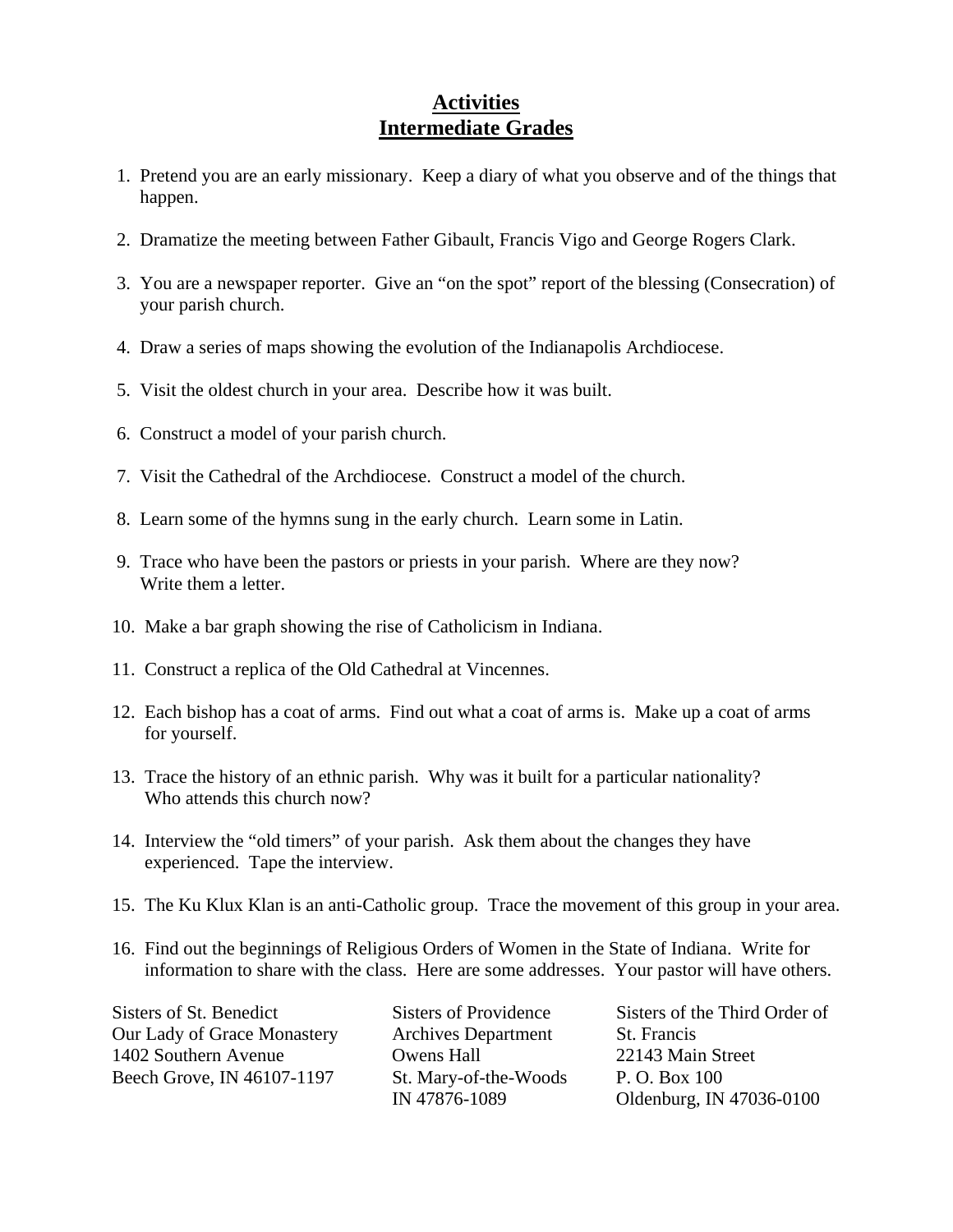17. Write for information about the Old Cathedral in Vincennes. Send a self-addressed, stamped envelope to:

> The Old Cathedral c/o Father Ralph Endress 205 Church Street Vincennes, IN 47591

- 18. Plan to take family trip to Vincennes to visit the birthplace of the Catholic Church in Indiana.
- 19. What effect did the Civil War, or World War I, or World War II have on the Church in Indiana? How did the people respond?
- 20. Take pictures of various churches in your area. Compare the architecture.
- 21. Plan a "We Were There" program. Show some of the highlights in the history of the Diocese.
- 22. Find out what a deanery is. Which deanery is your parish in? Who is the head of the deanery?
- 23. Visit a cemetery near a church in your area. Do gravestone rubbings. Find the oldest person's grave. Do they have relatives living in the area now? Find the youngest person's grave. Find an interesting epitaph.
- 24. The Old Cathedral in Vincennes is now called a Basilica. Why? When does a church become a Basilica?